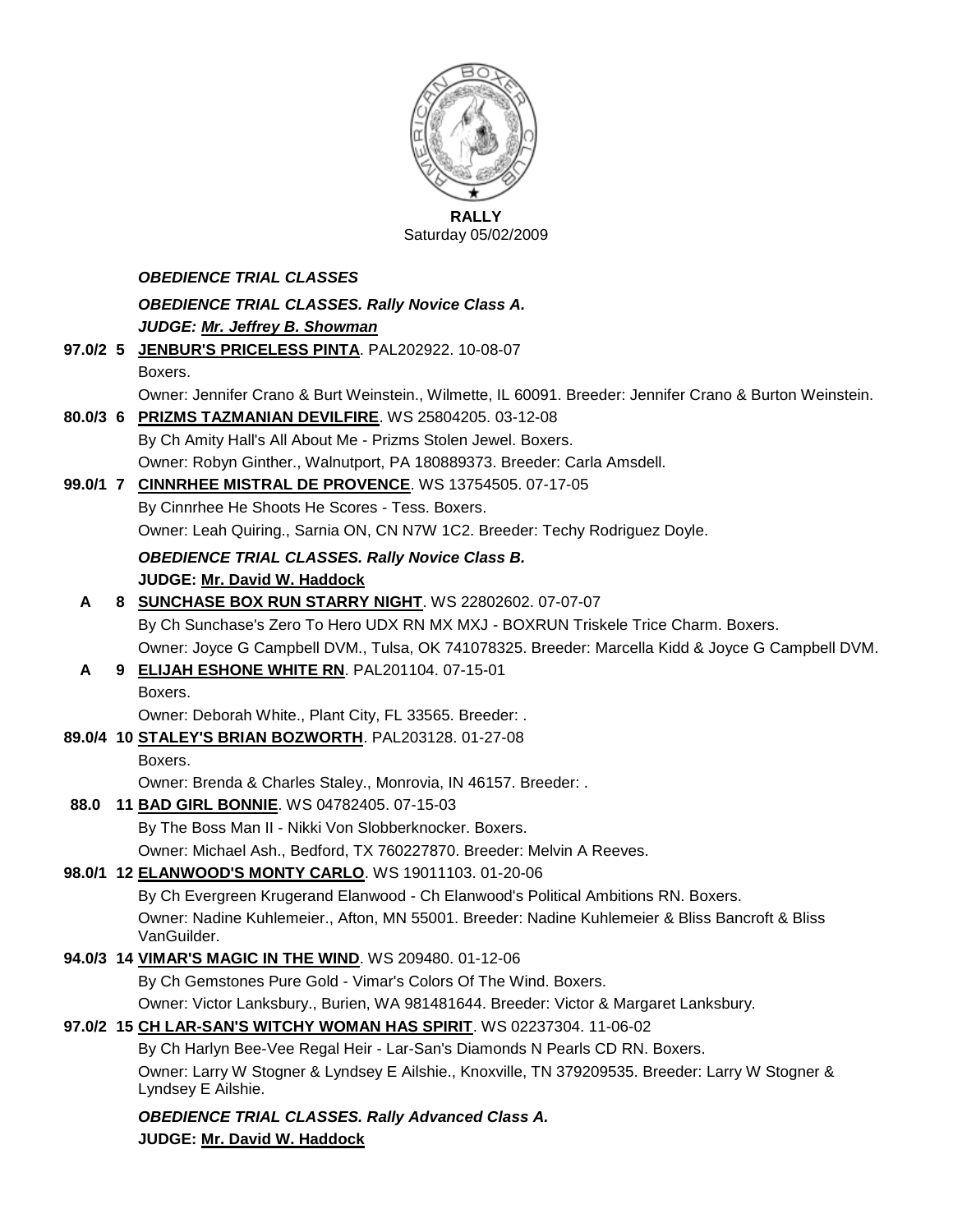#### **83.0/2 16 [BENDER KINNEY](http://canis.infodog.com/files/bdogrsl1.prg;makc=ILP157718;mdog=Bender_Kinney;wins=all)**. ILP157718. 06-08-03

Boxers.

Owner: Tracy Kinney., Batavia, OH 451038470. Breeder: .

#### **96.0/1 17 [CH SHADOEFAX'S LIFE IS BEAUTIFUL RN](http://canis.infodog.com/files/bdogrsl1.prg;makc=WS_12435202;mdog=Ch_Shadoefax_s_Life_Is_Beautiful_RN;wins=all)**. WS 12435202. 02-25-05

By Shadoefax's Official Business - Susie Tinajero. Boxers.

Owner: Melanie Bozzelli & Robert Bozzelli., Munroe Falls, OH 442621534. Breeder: V Tinajero & S Tinajero.

- **18 [MISS BIG BERTHA FROGSTOMPER](http://canis.infodog.com/files/bdogrsl1.prg;makc=ILP154736;mdog=Miss_Big_Bertha_Frogstomper;wins=all)**. ILP154736. 12-24-01
	- Boxers.

Owner: Tracy Kinney., Batavia, OH 451038470. Breeder: .

*OBEDIENCE TRIAL CLASSES. Rally Advanced Class B.*

**JUDGE: [Mr. Jeffrey B. Showman](http://www.infodog.com/judges/7573/juddat.htm)** 

- **93.0/4 20 [ANJA VON WALDSTADT CD RN NA NAJ](http://canis.infodog.com/files/bdogrsl1.prg;makc=WS_20480303;mdog=Anja_Von_Waldstadt_CD_RN_NA_NAJ;wins=all)**. WS 20480303. 01-04-07 By Arames Vom Messingberg - Josephine Von Bachbett VCD2 UD RE MX MXJ. Boxers. Owner: Renee Basye & Terry Basye Jr., Beloit, WI 535113838. Breeder: Renee Basye.
- **93.0 21 [JAKOB II VCD2 RE NA AXP NAJ AJP](http://canis.infodog.com/files/bdogrsl1.prg;makc=WP_88392901;mdog=Jakob_II_VCD2_RE_NA_AXP_NAJ_AJP;wins=all)**. WP 88392901. 11-16-98 By Dupart Zethos V Adeltrots Two - Duchess Black Velvet. Boxers.

Owner: Renee Basye & Terry Basye Jr., Beloit, WI 53511. Breeder: Johanna Ford.

#### **99.0/2 22 [DORADO'S RES INTEGRA CDX RN](http://canis.infodog.com/files/bdogrsl1.prg;makc=WR_06833002;mdog=Dorado_s_Res_Integra_CDX_RN;wins=all)**. WR 06833002. 11-18-01

By Ch Mephisto's Law And Order - Ch Dorado's Win A Dream. Boxers. Owner: Joanne M Klauer., Calgary AB, CN T3G 5Z5. Breeder: Karen Knox.

**23 [CH KARMEL'S SOLAR FLARE V BENDICOR](http://canis.infodog.com/files/bdogrsl1.prg;makc=WR_03573607;mdog=Ch_Karmel_s_Solar_Flare_V_Bendicor;wins=all)**. WR 03573607. 06-28-01

By Ch Arriba Talisman Ego - Ch Catera's That's The Ticket. Boxers.

Owner: Ms Ann Campbell & K Wilson., Knoxville, TN 37914. Breeder: K Wilson.

#### **95.0/3 24 [ARABY AMERICAN HERO CD RE](http://canis.infodog.com/files/bdogrsl1.prg;makc=WS_01884308;mdog=Araby_American_Hero_CD_RE;wins=all)**. WS 01884308. 09-11-02 By Arriba Talisman Abracadabra - Araby Solitaire. Boxers.

Owner: Marti Patchell., Arlington, VA 222071863. Breeder: Pat Dollar.

### **86.0 25 [SARAZAN'S LADY LUCY RE](http://canis.infodog.com/files/bdogrsl1.prg;makc=WP_91277303;mdog=Sarazan_s_Lady_Lucy_RE;wins=all)**. WP 91277303. 04-15-99

By Glory's Against The Wind - Elsa Sarazan's. Boxers.

Owner: Jennifer Crane & Brian Smolensky., Wilmette, IL 60091. Breeder: Richard Bogulewski & Marie Materma.

### **90.0 26 [CH BELCO'S HUNTER'S MOON AT TOLLGATE RN](http://canis.infodog.com/files/bdogrsl1.prg;makc=WS_16416401;mdog=Ch_Belco_s_Hunter_s_Moon_At_Tollgate_RN;wins=all)**. WS 16416401. 10-15-05

By Ch Elharlen's Quest - Ch Belco's Reflection Of Two C's. Boxers. Owner: Susan Watts., Upper Black Eddy, PA 189729768. Breeder: E Coviello Davis & C Countanche & L Davis.

### **100.0/1 19 [SUNCHASE'S VANITY FLAIR UD](http://canis.infodog.com/files/bdogrsl1.prg;makc=WS_09410703;mdog=Sunchase_s_Vanity_Flair_UD;wins=all)**. WS 09410703. 07-24-04

By Ch Sunchase's Zero To Hero UDX - Simply Cody Two. Boxers. Owner: Susan M Naffziger., Albany, IN 47320. Breeder: Rhoda Goselin.

#### *OBEDIENCE TRIAL CLASSES. Rally Excellent Class A.* **JUDGE: [Mr. Jeffrey B. Showman](http://www.infodog.com/judges/7573/juddat.htm)**

**96.0/1 27 [SHADIGEE'S IT'S ALL ABOUT ME](http://canis.infodog.com/files/bdogrsl1.prg;makc=WS_18043806;mdog=Shadigee_s_It_s_All_About_Me;wins=all)**. WS 18043806. 06-12-07 By Ch Summer's Blackjack Of Shadigee - Shadigee's Hidden Secret. Boxers.

Owner: Marc Jones., Williamsville, NY 142215754. Breeder: Lisa Gibbs & Kevin Gibbs & Lee Nowak & Mary Jane Nowak.

### **28 [BENCHMARK'S BLACK MAGIC RA NAJ](http://canis.infodog.com/files/bdogrsl1.prg;makc=WS_13163302;mdog=Benchmark_s_Black_Magic_RA_NAJ;wins=all)**. WS 13163302. 05-09-05

By Ch Kami-Ko N' Kini Woodview Lariat - Benchmark's Aurora Star. Boxers.

Owner: Brenda Staley., Monrovia, IN 46157. Breeder: Brenda Staley & Ellen Ellerman.

### *OBEDIENCE TRIAL CLASSES. Rally Excellent Class B.*

### **JUDGE: [Mr. David W. Haddock](http://www.infodog.com/judges/18846/juddat.htm)**

**90.0/3 21 [JAKOB II VCD2 RE NA AXP NAJ AJP](http://canis.infodog.com/files/bdogrsl1.prg;makc=WP_88392901;mdog=Jakob_II_VCD2_RE_NA_AXP_NAJ_AJP;wins=all)**. WP 88392901. 11-16-98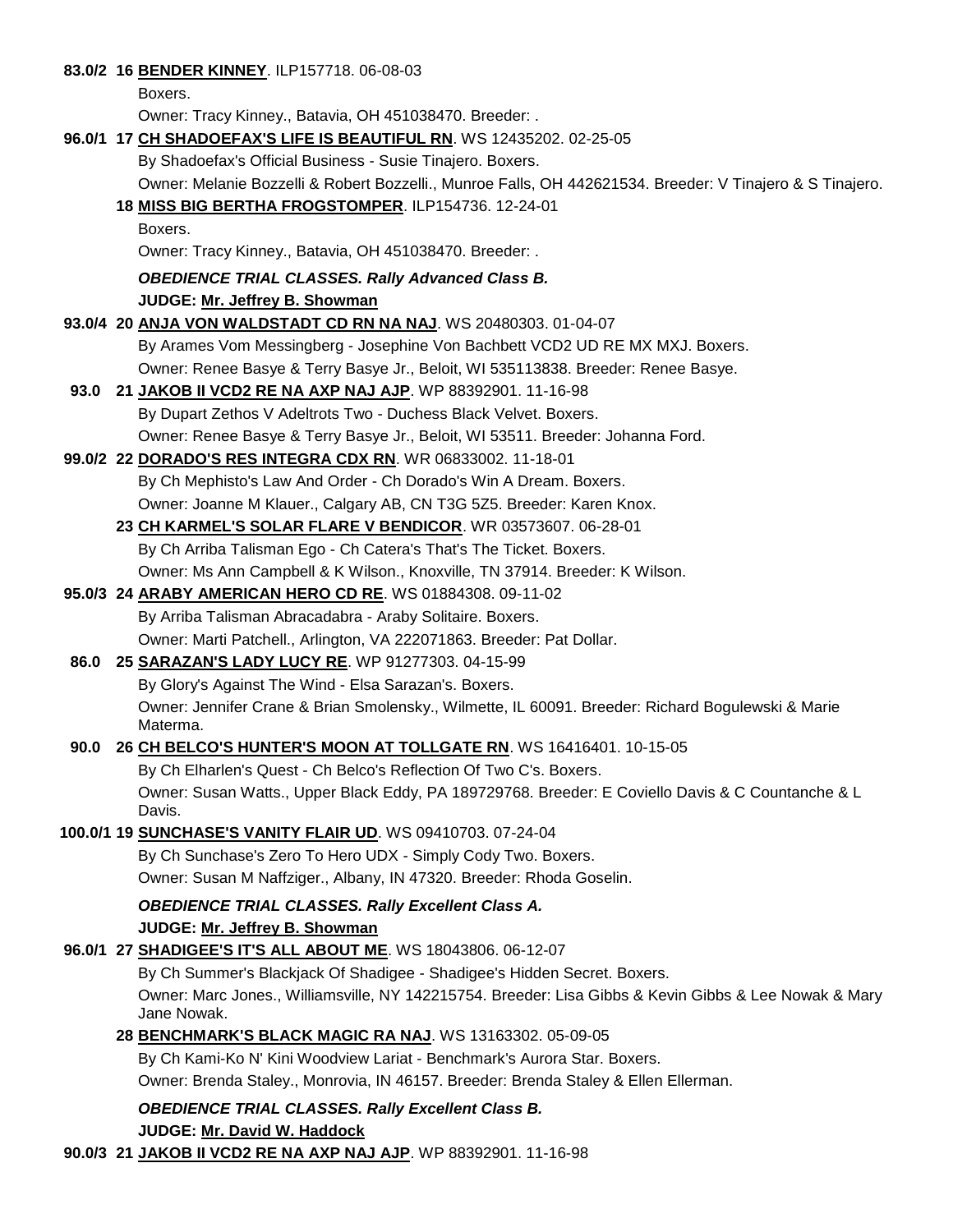By Dupart Zethos V Adeltrots Two - Duchess Black Velvet. Boxers.

Owner: Renee Basye & Terry Basye Jr., Beloit, WI 53511. Breeder: Johanna Ford.

- **A 22 [DORADO'S RES INTEGRA CDX RN](http://canis.infodog.com/files/bdogrsl1.prg;makc=WR_06833002;mdog=Dorado_s_Res_Integra_CDX_RN;wins=all)**. WR 06833002. 11-18-01 By Ch Mephisto's Law And Order - Ch Dorado's Win A Dream. Boxers. Owner: Joanne M Klauer., Calgary AB, CN T3G 5Z5. Breeder: Karen Knox.
	- **23 [CH KARMEL'S SOLAR FLARE V BENDICOR](http://canis.infodog.com/files/bdogrsl1.prg;makc=WR_03573607;mdog=Ch_Karmel_s_Solar_Flare_V_Bendicor;wins=all)**. WR 03573607. 06-28-01 By Ch Arriba Talisman Ego - Ch Catera's That's The Ticket. Boxers. Owner: Ms Ann Campbell & K Wilson., Knoxville, TN 37914. Breeder: K Wilson.
- **95.0/1 24 [ARABY AMERICAN HERO CD RE](http://canis.infodog.com/files/bdogrsl1.prg;makc=WS_01884308;mdog=Araby_American_Hero_CD_RE;wins=all)**. WS 01884308. 09-11-02 By Arriba Talisman Abracadabra - Araby Solitaire. Boxers. Owner: Marti Patchell., Arlington, VA 222071863. Breeder: Pat Dollar.
- **95.0/2 25 [SARAZAN'S LADY LUCY RE](http://canis.infodog.com/files/bdogrsl1.prg;makc=WP_91277303;mdog=Sarazan_s_Lady_Lucy_RE;wins=all)**. WP 91277303. 04-15-99 By Glory's Against The Wind - Elsa Sarazan's. Boxers. Owner: Jennifer Crane & Brian Smolensky., Wilmette, IL 60091. Breeder: Richard Bogulewski & Marie Materma.



Sunday 05/03/2009

### *OBEDIENCE TRIAL CLASSES*

*OBEDIENCE TRIAL CLASSES. Rally Novice Class A. JUDGE: [Mr. David W. Haddock](http://www.infodog.com/judges/18846/juddat.htm)* 

**84.0/1 5 [JENBUR'S PRICELESS PINTA](http://canis.infodog.com/files/bdogrsl1.prg;makc=PAL202922;mdog=JenBur_s_Priceless_Pinta;wins=all)**. PAL202922. 10-08-07 Boxers.

Owner: Jennifer Crane & Burt Weinstein., Wilmette, IL 60091. Breeder: Jennifer Crane & Burton Weinstein. **80.0/2 6 [PRIZMS TAZMANIAN DEVILFIRE](http://canis.infodog.com/files/bdogrsl1.prg;makc=WS_25804205;mdog=Prizms_Tazmanian_DevilFire;wins=all)**. WS 25804205. 03-12-08

By Ch Amity Hall's All About Me - Prizms Stolen Jewel. Boxers. Owner: Robyn Ginther., Walnutport, PA 180889373. Breeder: Carla Amsdell.

### *OBEDIENCE TRIAL CLASSES. Rally Novice Class B.*

**JUDGE: [Mr. Jeffrey B. Showman](http://www.infodog.com/judges/7573/juddat.htm)** 

## **A 8 [SUNCHASE BOX RUN STARRY NIGHT](http://canis.infodog.com/files/bdogrsl1.prg;makc=WS_22802602;mdog=Sunchase_Box_Run_Starry_Night;wins=all)**. WS 22802602. 07-07-07 By Ch Sunchase's Zero To Hero UDX RN MX MXJ - BOXRUN Triskele Trice Charm. Boxers. Owner: Joyce G Campbell DVM., Tulsa, OK 741078325. Breeder: Marcella Kidd & Joyce G Campbell DVM.

- **A 9 [ELIJAH ESHONE WHITE RN](http://canis.infodog.com/files/bdogrsl1.prg;makc=PAL201104;mdog=Elijah_Eshone_White_RN;wins=all)**. PAL201104. 07-15-01 Boxers. Owner: Deborah White., Plant City, FL 33565. Breeder: .
- **97.0/3 <sup>1</sup> 0 [STALEY'S BRIAN BOZWORTH](http://canis.infodog.com/files/bdogrsl1.prg;makc=PAL203128;mdog=Staley_s_Brian_Bozworth;wins=all)**. PAL203128. 01-27-08
	- Boxers.

Owner: Brenda & Charles Staley., Monrovia, IN 46157. Breeder: .

**98.0/1 <sup>1</sup> 1 [BAD GIRL BONNIE](http://canis.infodog.com/files/bdogrsl1.prg;makc=WS_04782405;mdog=Bad_Girl_Bonnie;wins=all)**. WS 04782405. 07-15-03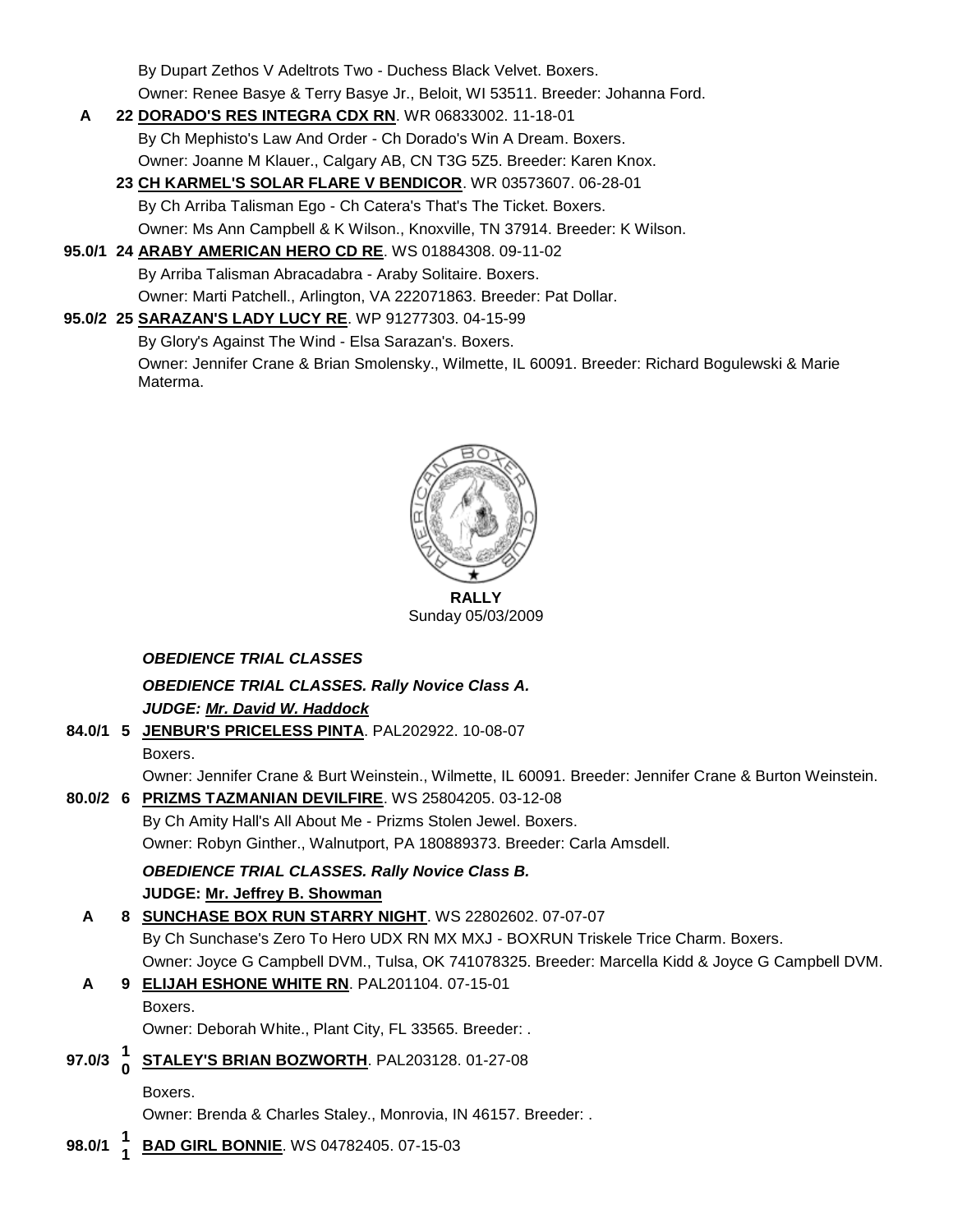By The Boss Man II - Nikki Von Slobberknocker. Boxers. Owner: Michael Ash., Bedford, TX 760227870. Breeder: Melvin A Reeves.

#### **97.0/2 <sup>1</sup> 2 [ELANWOOD'S MONTY CARLO](http://canis.infodog.com/files/bdogrsl1.prg;makc=WS_19011103;mdog=Elanwood_s_Monty_Carlo;wins=all)**. WS 19011103. 01-20-06

By Ch Evergreen Krugerand Elanwood - Ch Elanwood's Political Ambitions RN. Boxers. Owner: Nadine Kuhlemeier., Afton, MN 55001. Breeder: Nadine Kuhlemeier & Bliss Bancroft & Bliss VanGuilder.

#### **90.0 <sup>1</sup> 4 [VIMAR'S MAGIC IN THE WIND](http://canis.infodog.com/files/bdogrsl1.prg;makc=WS_209480;mdog=Vimar_s_Magic_In_The_Wind;wins=all)**. WS 209480. 01-12-06

By Ch Gemstones Pure Gold - Vimar's Colors Of The Wind. Boxers. Owner: Victor Lanksbury., Burien, WA 981481644. Breeder: Victor & Margaret Lanksbury.

#### **96.0/4 <sup>1</sup> 5 [CH LAR-SAN'S WITCHY WOMAN HAS SPIRIT](http://canis.infodog.com/files/bdogrsl1.prg;makc=WS_02237304;mdog=Ch_Lar-San_s_Witchy_Woman_Has_Spirit;wins=all)**. WS 02237304. 11-06-02

By Ch Harlyn Bee-Vee Regal Heir - Lar-San's Diamonds N Pearls CD RN. Boxers. Owner: Larry W Stogner & Lyndsey E Ailshie., Knoxville, TN 379209535. Breeder: Larry W Stogner & Lyndsey E Ailshie.

#### *OBEDIENCE TRIAL CLASSES. Rally Advanced Class A.* **JUDGE: [Mr. Jeffrey B. Showman](http://www.infodog.com/judges/7573/juddat.htm)**

### **99.0/1 7 [CINNRHEE MISTRAL DE PROVENCE](http://canis.infodog.com/files/bdogrsl1.prg;makc=WS_13754505;mdog=Cinnrhee_Mistral_De_Provence;wins=all)**. WS 13754505. 07-17-05 By Cinnrhee He Shoots He Scores - Tess. Boxers. Owner: Leah Quiring., Sarnia ON, CN N7W 1C2. Breeder: Techy Rodriguez Doyle.

#### **94.0/3 <sup>1</sup> 6 [BENDER KINNEY](http://canis.infodog.com/files/bdogrsl1.prg;makc=ILP157718;mdog=Bender_Kinney;wins=all)**. ILP157718. 06-08-03

Boxers.

Owner: Tracy Kinney., Batavia, OH 451038470. Breeder: .

#### **98.0/2 <sup>1</sup> 7 [CH SHADOEFAX'S LIFE IS BEAUTIFUL RN](http://canis.infodog.com/files/bdogrsl1.prg;makc=WS_12435202;mdog=Ch_Shadoefax_s_Life_Is_Beautiful_RN;wins=all)**. WS 12435202. 02-25-05

By Shadoefax's Official Business - Susie Tinajero. Boxers. Owner: Melanie Bozzelli & Robert Bozzelli., Munroe Falls, OH 442621534. Breeder: V Tinajero & S Tinajero.

#### **1 8 [MISS BIG BERTHA FROGSTOMPER](http://canis.infodog.com/files/bdogrsl1.prg;makc=ILP154736;mdog=Miss_Big_Bertha_Frogstomper;wins=all)**. ILP154736. 12-24-01

Boxers.

Owner: Tracy Kinney., Batavia, OH 451038470. Breeder: .

### *OBEDIENCE TRIAL CLASSES. Rally Advanced Class B.* **JUDGE: [Mr. David W. Haddock](http://www.infodog.com/judges/18846/juddat.htm)**

#### **95.0/1 <sup>2</sup> 0 [ANJA VON WALDSTADT CD RN NA NAJ](http://canis.infodog.com/files/bdogrsl1.prg;makc=WS_20480303;mdog=Anja_Von_Waldstadt_CD_RN_NA_NAJ;wins=all)**. WS 20480303. 01-04-07

By Arames Vom Messingberg - Josephine Von Bachbett VCD2 UD RE MX MXJ. Boxers. Owner: Renee Basye & Terry Basye Jr., Beloit, WI 535113838. Breeder: Renee Basye.

#### **90.0/3 <sup>2</sup> 1 [JAKOB II VCD2 RE NA AXP NAJ AJP](http://canis.infodog.com/files/bdogrsl1.prg;makc=WP_88392901;mdog=Jakob_II_VCD2_RE_NA_AXP_NAJ_AJP;wins=all)**. WP 88392901. 11-16-98

By Dupart Zethos V Adeltrots Two - Duchess Black Velvet. Boxers. Owner: Renee Basye & Terry Basye Jr., Beloit, WI 53511. Breeder: Johanna Ford.

#### **83.0/4 <sup>2</sup> 2 [DORADO'S RES INTEGRA CDX RN](http://canis.infodog.com/files/bdogrsl1.prg;makc=WR_06833002;mdog=Dorado_s_Res_Integra_CDX_RN;wins=all)**. WR 06833002. 11-18-01

By Ch Mephisto's Law And Order - Ch Dorado's Win A Dream. Boxers. Owner: Joanne M Klauer., Calgary AB, CN T3G 5Z5. Breeder: Karen Knox.

#### **A 2 3 [CH KARMEL'S SOLAR FLARE V BENDICOR](http://canis.infodog.com/files/bdogrsl1.prg;makc=WR_03573607;mdog=Ch_Karmel_s_Solar_Flare_V_Bendicor;wins=all)**. WR 03573607. 06-28-01

By Ch Arriba Talisman Ego - Ch Catera's That's The Ticket. Boxers. Owner: Ms Ann Campbell & K Wilson., Knoxville, TN 37914. Breeder: K Wilson.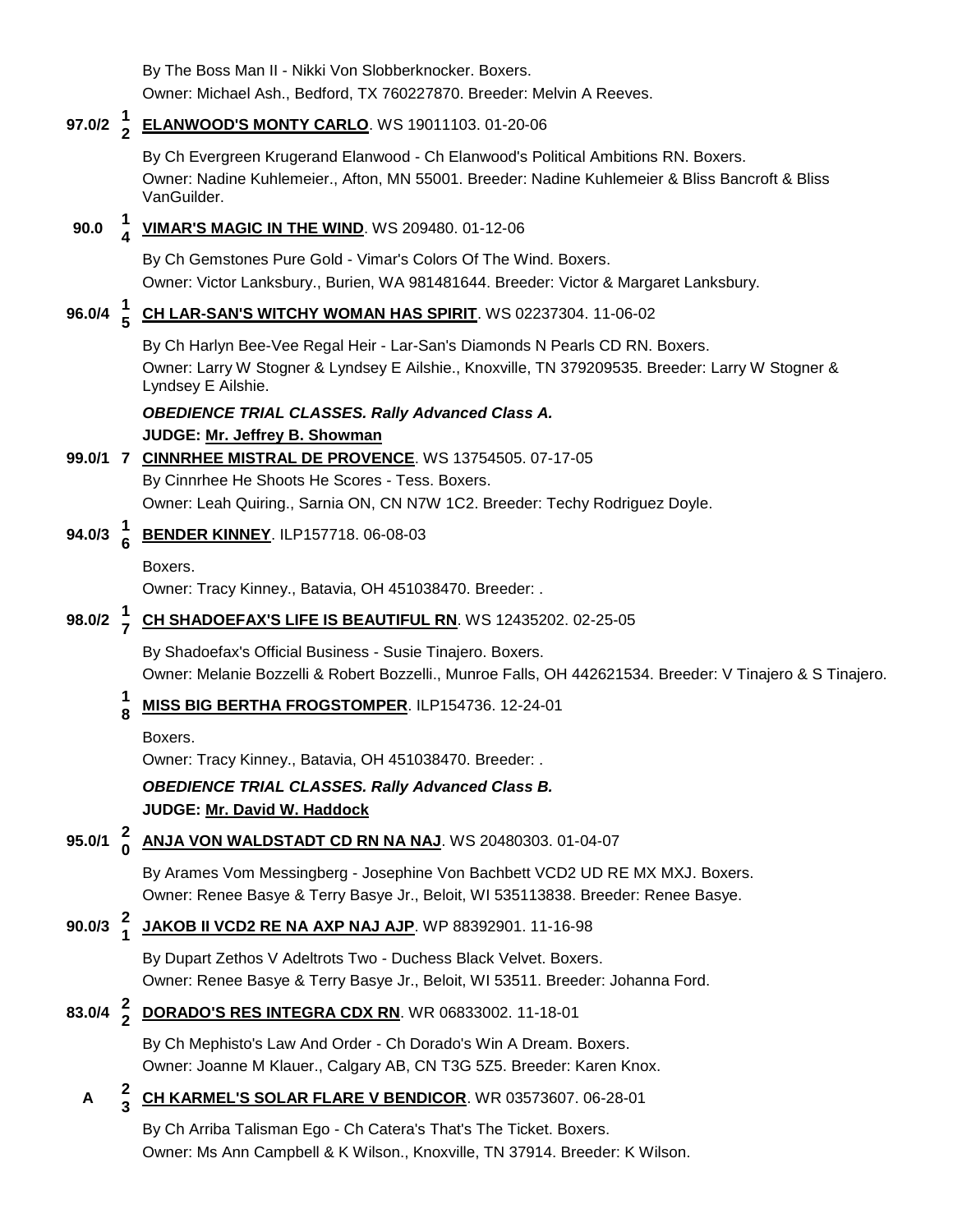#### **92.0/2 <sup>2</sup> 4 [ARABY AMERICAN HERO CD RE](http://canis.infodog.com/files/bdogrsl1.prg;makc=WS_01884308;mdog=Araby_American_Hero_CD_RE;wins=all)**. WS 01884308. 09-11-02

By Arriba Talisman Abracadabra - Araby Solitaire. Boxers. Owner: Marti Patchell., Arlington, VA 222071863. Breeder: Pat Dollar.

#### **80.0 <sup>2</sup> 5 [SARAZAN'S LADY LUCY RE](http://canis.infodog.com/files/bdogrsl1.prg;makc=WP_91277303;mdog=Sarazan_s_Lady_Lucy_RE;wins=all)**. WP 91277303. 04-15-99

By Glory's Against The Wind - Elsa Sarazan's. Boxers.

Owner: Jennifer Crane & Brian Smolensky., Wilmette, IL 60091. Breeder: Richard Bogulewski & Marie Materma.

#### **75.0 <sup>2</sup> 6 [CH BELCO'S HUNTER'S MOON AT TOLLGATE RN](http://canis.infodog.com/files/bdogrsl1.prg;makc=WS_16416401;mdog=Ch_Belco_s_Hunter_s_Moon_At_Tollgate_RN;wins=all)**. WS 16416401. 10-15-05

By Ch Elharlen's Quest - Ch Belco's Reflection Of Two C's. Boxers. Owner: Susan Watts., Upper Black Eddy, PA 189729768. Breeder: E Coviello Davis & C Countanche & L Davis.

### *OBEDIENCE TRIAL CLASSES. Rally Excellent Class A.* **JUDGE: [Mr. David W. Haddock](http://www.infodog.com/judges/18846/juddat.htm)**

#### **2 7 [SHADIGEE'S IT'S ALL ABOUT ME](http://canis.infodog.com/files/bdogrsl1.prg;makc=WS_18043806;mdog=Shadigee_s_It_s_All_About_Me;wins=all)**. WS 18043806. 06-12-07

By Ch Summer's Blackjack Of Shadigee - Shadigee's Hidden Secret. Boxers. Owner: Marc Jones., Williamsville, NY 142215754. Breeder: Lisa Gibbs & Kevin Gibbs & Lee Nowak & Mary Jane Nowak.

#### **2 8 [BENCHMARK'S BLACK MAGIC RA NAJ](http://canis.infodog.com/files/bdogrsl1.prg;makc=WS_13163302;mdog=Benchmark_s_Black_Magic_RA_NAJ;wins=all)**. WS 13163302. 05-09-05

By Ch Kami-Ko N' Kini Woodview Lariat - Benchmark's Aurora Star. Boxers. Owner: Brenda Staley., Monrovia, IN 46157. Breeder: Brenda Staley & Ellen Ellerman.

### *OBEDIENCE TRIAL CLASSES. Rally Excellent Class B.* **JUDGE: [Mr. Jeffrey B. Showman](http://www.infodog.com/judges/7573/juddat.htm)**

#### **82.0/1 <sup>2</sup> 1 [JAKOB II VCD2 RE NA AXP NAJ AJP](http://canis.infodog.com/files/bdogrsl1.prg;makc=WP_88392901;mdog=Jakob_II_VCD2_RE_NA_AXP_NAJ_AJP;wins=all)**. WP 88392901. 11-16-98

By Dupart Zethos V Adeltrots Two - Duchess Black Velvet. Boxers. Owner: Renee Basye & Terry Basye Jr., Beloit, WI 53511. Breeder: Johanna Ford.

#### **2 2 [DORADO'S RES INTEGRA CDX RN](http://canis.infodog.com/files/bdogrsl1.prg;makc=WR_06833002;mdog=Dorado_s_Res_Integra_CDX_RN;wins=all)**. WR 06833002. 11-18-01

By Ch Mephisto's Law And Order - Ch Dorado's Win A Dream. Boxers. Owner: Joanne M Klauer., Calgary AB, CN T3G 5Z5. Breeder: Karen Knox.

#### **2 3 [CH KARMEL'S SOLAR FLARE V BENDICOR](http://canis.infodog.com/files/bdogrsl1.prg;makc=WR_03573607;mdog=Ch_Karmel_s_Solar_Flare_V_Bendicor;wins=all)**. WR 03573607. 06-28-01

By Ch Arriba Talisman Ego - Ch Catera's That's The Ticket. Boxers. Owner: Ms Ann Campbell & K Wilson., Knoxville, TN 37914. Breeder: K Wilson.

#### **78.0/3 <sup>2</sup> 4 [ARABY AMERICAN HERO CD RE](http://canis.infodog.com/files/bdogrsl1.prg;makc=WS_01884308;mdog=Araby_American_Hero_CD_RE;wins=all)**. WS 01884308. 09-11-02

By Arriba Talisman Abracadabra - Araby Solitaire. Boxers. Owner: Marti Patchell., Arlington, VA 222071863. Breeder: Pat Dollar.

# **79.0/2 <sup>2</sup> 5 [SARAZAN'S LADY LUCY RE](http://canis.infodog.com/files/bdogrsl1.prg;makc=WP_91277303;mdog=Sarazan_s_Lady_Lucy_RE;wins=all)**. WP 91277303. 04-15-99

By Glory's Against The Wind - Elsa Sarazan's. Boxers.

Owner: Jennifer Crane & Brian Smolensky., Wilmette, IL 60091. Breeder: Richard Bogulewski & Marie Materma.

#### **1 9 [SUNCHASE'S VANITY FLAIR UD](http://canis.infodog.com/files/bdogrsl1.prg;makc=WS_09410703;mdog=Sunchase_s_Vanity_Flair_UD;wins=all)**. WS 09410703. 07-24-04

By Ch Sunchase's Zero To Hero UDX - Simply Cody Two. Boxers.